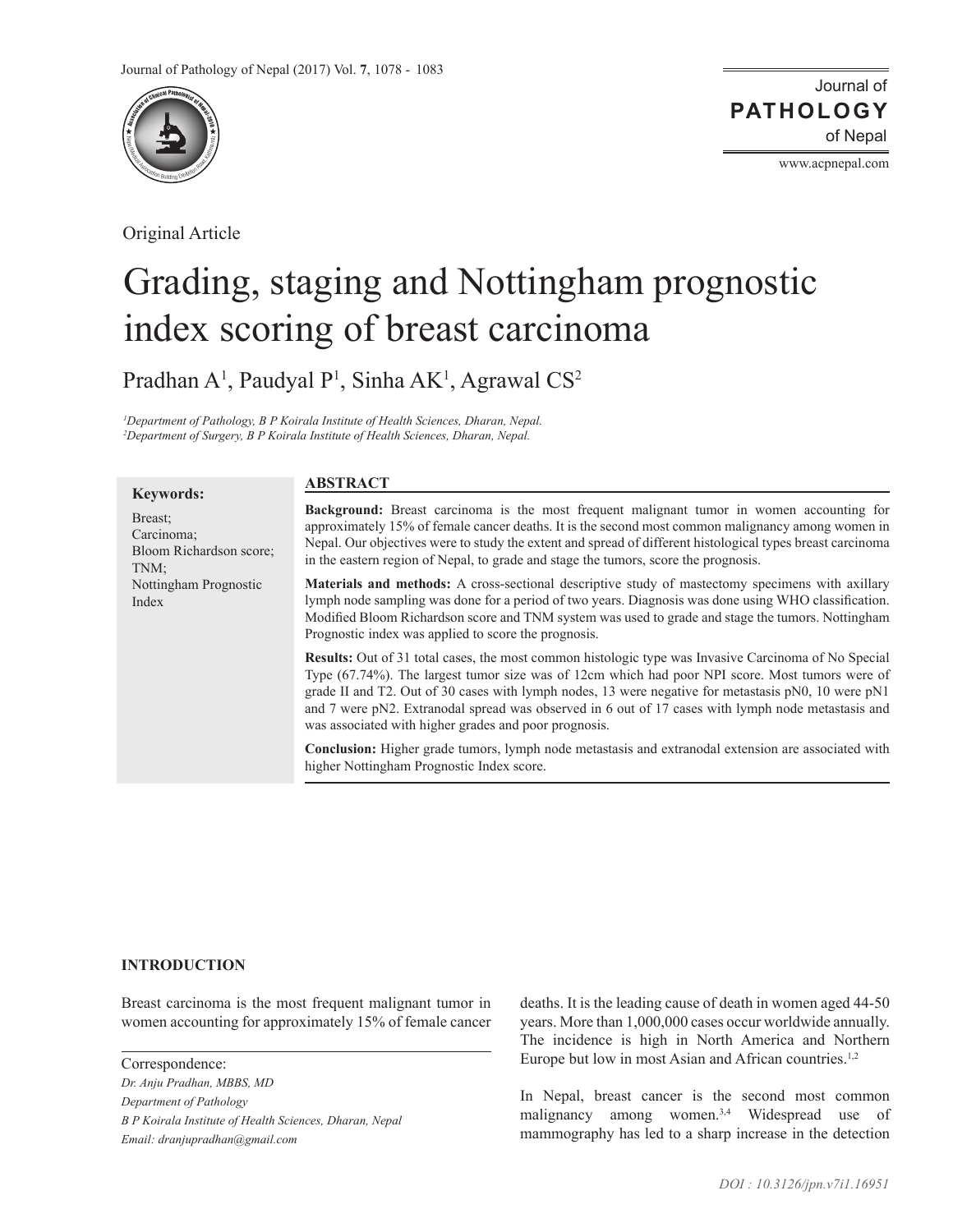| <b>Histologic Type</b>                             | No. of<br>Cases | $\frac{0}{0}$ | Age in years |       | Size of the tumor (cm) |                |
|----------------------------------------------------|-----------------|---------------|--------------|-------|------------------------|----------------|
|                                                    |                 |               | Range        | Mean  | Range                  | Mean           |
| <b>Invasive Carcinoma of No Special Type (NST)</b> | 21              | 67.74         | $30 - 70$    | 48.95 | $1.2 - 6.5$            |                |
| <b>Pleomorphic Lobular Carcinoma</b>               |                 | 3.23          | 56           | 56    | $\overline{4}$         | $\overline{4}$ |
| <b>Mucinous Carcinoma</b>                          |                 | 3.23          | 70           | 70    | 1.5                    | 1.5            |
| <b>Carcinoma with Medullary features</b>           |                 | 16.13         | $25 - 50$    | 39    | $2.5 - 12$             | 6.1            |
| Carcinoma with apocrine differentiation            | $\mathfrak{D}$  | 6.45          | 55-75        | 65    | $2.1 - 4$              | 3              |
| <b>Intracystic Papillary Carcinoma</b>             |                 | 3.23          | 60           | 60    | 2.5                    | 2.5            |

**Table 2: Modified Bloom Richardson Grading scores in the study population**

**Table 1: Histologic types of Breast Carcinoma, age range and size of the tumors.**

| <b>Modified Bloom</b><br><b>Richardson Grade</b> | <b>No. of Cases</b> |       |
|--------------------------------------------------|---------------------|-------|
|                                                  |                     | 35.48 |
|                                                  |                     | 38.71 |
|                                                  |                     | 25.81 |
| <b>Total</b>                                     |                     |       |

of the breast cancer in the United States.<sup>1,5</sup> In Nepal, due to lack of awareness and limited facility of mammography, the detection of breast cancer is less at early stage.<sup>4</sup> Ignorance and reluctance in self-examination of breast lumps leads to the presentation of breast cancer at a later stage.<sup>3</sup> Breast cancer is more than 200 times more common in women than in men.

Breast examination, by the patients herself or by the clinician, is a very useful method of detection of palpable breast lumps. However, for non-palpable lumps, mammography has radically changed the diagnostic approach to breast cancer as only 60% of the tumors detected by mammography are palpable.<sup>1</sup>

Breast cancer is a heterogeneous disease with varying degree of microscopic types and has varying molecular behavior. This leads to variation in the response to treatment by different types of breast cancer. The prognosis of breast carcinoma is dependent on numerous clinicopathological factors including patient's age, types of gene mutation, presence of hormone receptors, size and type of the tumor, lymphovascular invasion, tumor necrosis, local invasion, metastasis, cytoarchitectural pattern, microscopic grade and many more. Histopathology has been a gold standard not only for the diagnosis of breast cancer but has also played a very important role as traditional prognostic factor. With the advent of vast majority of therapeutic strategies for breast cancer, it is important to identify the prognosis of the patient.<sup>6</sup>

Tumor size estimation provides prognostic information. It is incorporated in Nottingham Prognostic Index along with

other variables. It is used in TNM staging as categorical variable.<sup>6</sup> Lymph node status is one of the most important prognostic parameters for operable breast cancers. Lymph node staging is one of the variables used in Nottingham prognostic index as well as in TNM staging system.

One of the powerful prognostic indicators is the histologic grading. Nottingham modification of Bloom Richardson grading system has been widely used for histologic grading of breast carcinoma. It is based on the cytoarchitectural pattern and the proliferative index of the tumor. Glandular or tubular formation by the tumor cells is the first component of Nottingham modification of Bloom Richardson grading system which reflects the architectural pattern indicating the degree of differentiation of the tumors cells towards normal breast ducts and lobules.<sup>6</sup> Nuclear pleomorphism is the second component assessed which indicates the cytomorphology of the tumors cells. The third component assessed is the number of mitotic figures which is a measure of proliferation of tumor cells.

Amongst the various prognostic factors, the three strongest determinants in breast cancer are primary tumor size, lymph node stage and histological grade.<sup>5</sup> Hence, it is important to incorporate all the three prognostic parameters mentioned above on receiving mastectomy specimens and report it.<sup>5</sup>

There are various histologic types of breast carcinoma having their own prognostic significance. The most commonly used classification of breast cancer is of World Health Organization (WHO).The pathology report serves as a hard copy for clinicians on which various treatment modalities are based.

The aim of this study was to classify the various types of breast carcinoma in our institute and to use the traditional prognostic factors for assessment of prognosis for our patients as we don't have the facilities to assess the molecular prognostic factors. It is equally important to know the staging of the tumor.

## **MATERIALS AND METHODS**

All the mastectomy specimens with axillary lymph node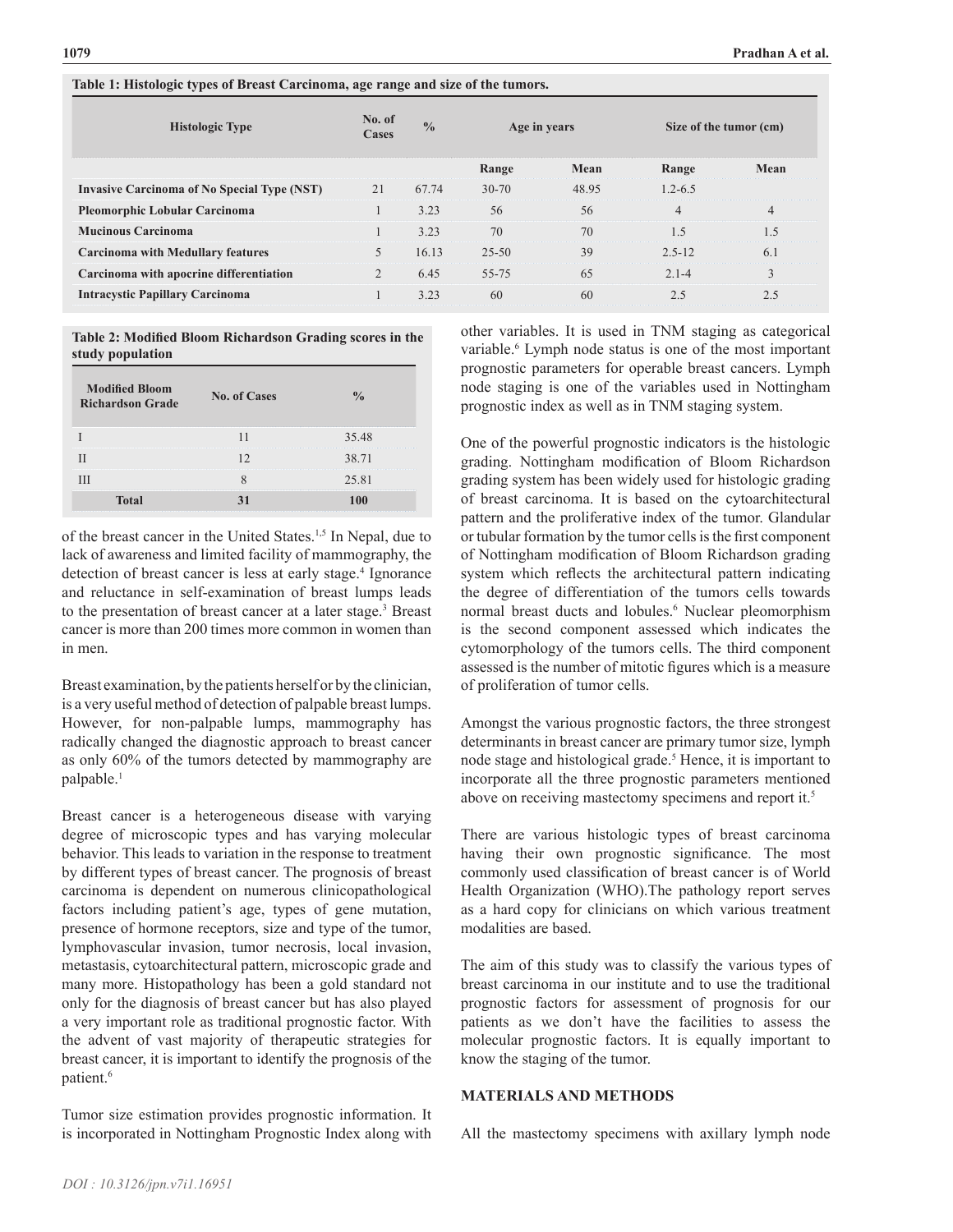|                            | Table 3: Association between tumor size and Nottingham Prognostic Index |                |                       |                       |         |  |  |
|----------------------------|-------------------------------------------------------------------------|----------------|-----------------------|-----------------------|---------|--|--|
| Size of tumor grossly (cm) |                                                                         |                |                       |                       |         |  |  |
| <b>NPI</b>                 | Mean                                                                    | N              | <b>Std. Deviation</b> | <b>Grouped Median</b> | P value |  |  |
| $\overline{0}$             | 2.000                                                                   |                | .7071                 | 2.000                 |         |  |  |
|                            | 2.500                                                                   | $\overline{4}$ | .6880                 | 2.250                 |         |  |  |
| $\overline{2}$             | 4.195                                                                   | 19             | 1.6811                | 4.167                 | 0.048   |  |  |
| 3                          | 5.917                                                                   | 6              | 3.7204                | 5.250                 |         |  |  |
| <b>Total</b>               | 4.168                                                                   | 31             | 2.3158                | 3.714                 |         |  |  |

#### **Table 4: Association between tumor size and ECM**

| Size of tumor (cm)          |         |    |                       |                       |         |  |
|-----------------------------|---------|----|-----------------------|-----------------------|---------|--|
| <b>Extranodal extension</b> | Mean    |    | <b>Std. Deviation</b> | <b>Grouped Median</b> | P value |  |
|                             | 3 7 7 9 |    | 2.3298                | 3.100                 |         |  |
|                             | 5.500   |    | 2.0000                | 5.125                 | 0.035   |  |
| Total                       | 4.123   | 30 | 2.3419                | 3.643                 |         |  |

#### **Table 5: Association between ECM and number of positive lymph nodes**

|                      |          |               | <b>Extranodal extension</b> |             | <b>Total</b>   | P value |
|----------------------|----------|---------------|-----------------------------|-------------|----------------|---------|
|                      |          |               | $\mathbf{0}$                |             |                |         |
| No of positive nodes | $\leq$ 4 | Count $(\% )$ | $24(96.0\%)$                | $1(4.0\%)$  | $25(100.0\%)$  |         |
|                      | >4       | Count $(\% )$ | $1(16.7\%)$                 | $5(83.3\%)$ | $6(100.0\%)$   | < 0.001 |
| <b>Total</b>         |          | Count $(\% )$ | $25(80.6\%)$                | $6(19.4\%)$ | 31 $(100.0\%)$ |         |

sampling submitted in the Department of Pathology during a period of two years was included in the study. The study was conducted from August, 2012 to July, 2014.

The specimens were fixed in 10% buffered formalin for overnight. Next day, the specimen was grossed and 5mm thin representative sections were submitted according to established protocols. Dehydration was carried out in ascending concentrations of ethanol; clearing was done in xylene and impregnation in paraffin wax. Tissue blocks were prepared and 5um thin sections were cut using rotary microtome and the slides were stained with haematoxylin and eosin and studied under microscope.

Histologic classification of tumors was done according to World Health Organization (WHO). Histologic grading of the tumors was done by Nottingham modification of Scarff-bloom-Richardson-Method. Staging was based on the TNM system adopted by both the International Union against cancer (UICC) and the American Joint Commission on Cancer Staging and End Results Reporting (AJC). Nottingham Prognostic Index was used to score the prognosis of the patient.

Collected data were entered in Microsoft Excel 2000 and converted it into SPSS PC+ 11.5 Version for statistical analysis. The descriptive statistics were presented in percentage, proportion, tabular forms and mean and standard deviation were calculated. For inferential statistics

odds ratio, chi square test with p-values were calculated at the level of significant at 95%, to find out the relationship between dependent variables and independent variables.

#### **RESULTS**

There were a total of 31 cases of breast carcinoma during the study period of two years.

Age distribution: The age of the patients ranged from 25-70 years with a mean age of 49.83 year (Table no. 1). Majority of carcinomas were seen in two peaks. The first peak was seen in 51-60 years of age followed by the second peak in 31-40 years of age.

The youngest patient was of 25 years with a case of carcinoma with medullary features. Cases of invasive carcinoma of no special type (NST), mucinous carcinoma and carcinoma with apocrine differentiation showed patients with older age groups. The oldest patient was of 75 years and was seen in case of apocrine carcinoma. Table no.1.

**Involvement of side:** Out of 31 cases, 15 cases showed involvement of right breast, while 16 cases showed left breast involvement.

**Tumor size:** Size of tumor ranged from 1.2cm to 12 cm in diameter. The smallest tumor of 1.2cm was seen in case of invasive carcinoma of NST. The largest tumor was of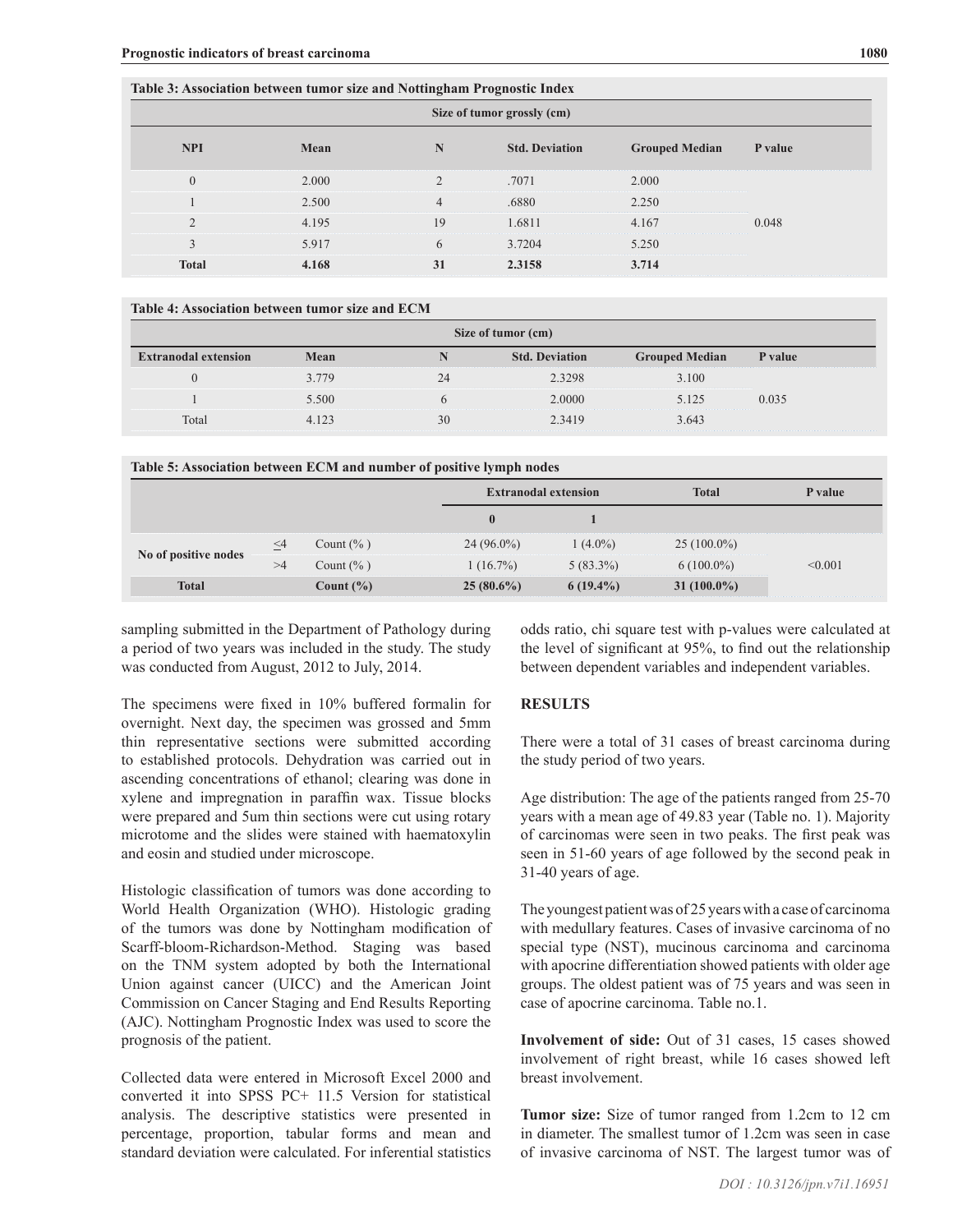

*Figure 1: Carcinoma with medullary features revealing syntytial arrangement of tumor cells with prominent lymphoplasmacytic infiltration (HE stain, x40).*

12cm and was seen in a case of carcinoma with medullary features. (Table 1)

**Microscopic types:** The most common type of breast carcinoma seen in our study was of invasive carcinoma of NST (21cases; 67.74%). This was followed by 5 cases (16.13%) of carcinoma with medullary features (fig.1). There were two cases (6.45%) of carcinoma with apocrine differentiation (fig.2) and one each (3.23%) of pleomorphic lobular carcinoma, mucinous carcinoma (fig.3) and intracystic papillary carcinoma. (Table 1)

12 out of 31 cases showed grade II score of Nottingham modification of Bloom Richardson system. Grade I was seen in 11cases and grade III in 8cases. (Table 2)

**Nottingham Prognostic Index:** Out of 31 cases, majority of them (19 cases; 61.29%) had moderate prognosis. Good and poor prognoses were seen in 5 cases (16.13%) each. There were two cases (6.45%) having excellent prognosis.

**Lymph node involvement:** Out of 31 specimens of mastectomy with axillary lymph nodes, only 17 cases showed lymph node metastasis. The size of dissected lymph nodes ranged from 0.2-2.8cm in diameter. The highest number of positive lymph nodes was 9. Extranodal spread or extracapsular metastasis (ECM) was observed in 6 out of 17 cases with nodal metastasis.

**TNM Staging:** The tumors were categorized according to TNM staging adopted by both the International Union against cancer (UICC) and the American Joint Commission on Cancer Staging and End Results Reporting (AJCC).

**Primary tumor size (T):** Majority of the cases (17) were in T2, followed by 8 cases in T3. There were 3 cases each in T1 and T4.

**Pathological Lymph node metastasis (pN):** Out of 31 cases, 14 were in pN0, 10 were in pN1, 7 were in pN2 and none were in pN3 stage. None of the cases showed distant metastasis (M0).



*Figure 2: Carcinoma with apocrine differentiation showing cells having enlarged nuclei, prominent nucleoli and abundant eosinophilic cytoplasm (HE stain, x100).*



*Figure 3: Mucinous carcinoma showing few clusters of carcinoma cells floating in lakes of abundant mucin (HE stain, x40).*

No statistical significant association was seen between tumor size and microscopic grading (p=0.544) or between tumor size and number of positive lymph nodes (p=0.331). (Table 3) But a statistically significant association was observed between tumor size and NPI (p=0.048) and also between tumor size and ECM  $(0.035)$ . (Table 3 & 4). Association between extracapsular metastasis (ECM) and microscopic grade (p=0.358) as well as between ECM and NPI (p=0.069) was non-significant statistically. But a statistically significant association was observed between ECM and number of positive lymph nodes  $(p=0.001)$ . (Table 5) Tumor necrosis was present in 15 out of 31 cases (48.38%). Vascular invasion was observed in 13 out of 31 cases (42%). There was a non-significant statistical association between tumor necrosis and microscopic grade (p=0.072). Similarly, association between tumor necrosis and NPI was also statistically non-significant (p=1.00).

## **DISCUSSION**

Breast cancer is the most common carcinoma in women accounting for 23% of all cancers in women.<sup>2</sup> Though there is a lack of population based cancer registry system in Nepal, hospital based cancer registry published by Pradhanaga et al7 revealed breast cancer as the second commonest cancer among Nepalese women after cervical cancer.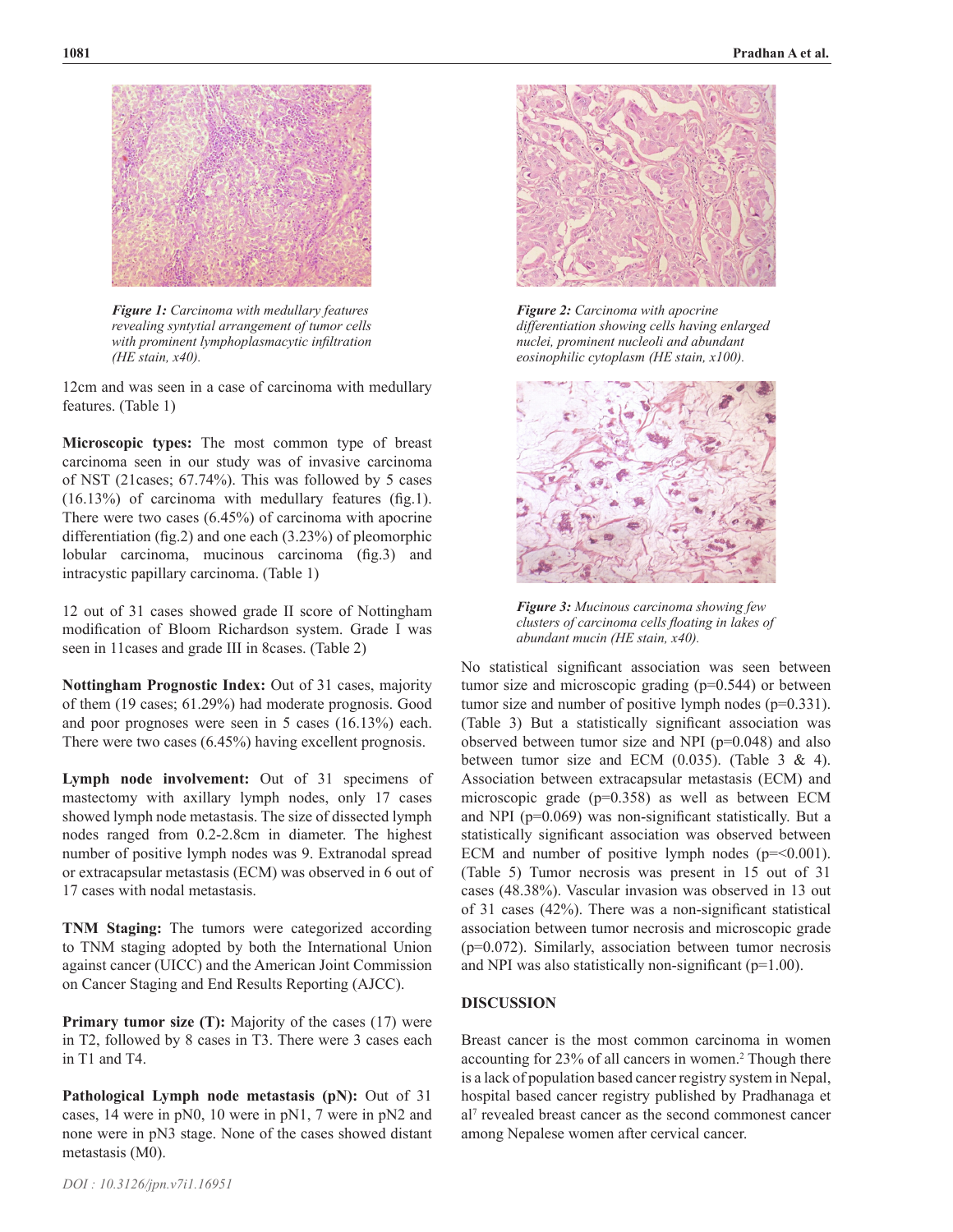Breast cancer education, screening and breast examination by the patient herself or by the clinician are primary factors for detection of breast cancer.<sup>3</sup> Reluctance to selfexamination and limited facilities of mammographic screening are the key factors leading to late detection of breast cancer in Nepal. A study conducted by Shrestha K<sup>8</sup> on breast cancer knowledge and screening practice among women visiting KIST medical college has revealed that 70% of women were unaware of breast cancer.

There were a total of 31 cases of breast cancer during a period of two years of our study period. The age ranged from 25-75 years with a mean age of 49.83 years which is very similar to study conducted by Ahmad et al where the age range was from 22-75 years with mean age of 47 years.<sup>5</sup> Similarly, in studies conducted Khan GM et al<sup>9</sup> and Jha AK et al<sup>10</sup> the mean age was  $47.6$  years and  $47.30$  years respectively. The age ranged from 50-59 years in a study conducted by Khan S at Nepalgunj Medical College.4

The tumor size ranged from 1.2cm to 12 cm in diameter in our study. The smallest tumor size was seen in a case of invasive carcinoma of NST and the largest tumor was seen in a case of carcinoma with medullary differentiation. In the study conducted by Ahmad et  $al^5$ , the size of tumor ranged from 1-13cm in diameter which is very close to our study. Tumor size is an important independent variable for prognostication. It has been incorporated in the Nottingham prognostic index and in TNM staging system.6

The microscopic types of breast carcinoma were classified according to WHO classification of breast cancer. The most common type found in our study was invasive carcinoma of NST which is in concordance with the literatures.1,2,6,11 Similar result was seen in other studies.<sup>5</sup>

Microscopic grading system has been an important prognostic factor since many years and its prognostic value has been validated in multiple independent studies. Study conducted by Rakha EA demonstrated that grade is an important determinant of breast cancer outcome and complimentary to lymph node  $(LN)$  stage.<sup>12</sup> However, the reproducibility of histologic grading has been questioned earlier<sup>13</sup> and studies have been conducted to demonstrate reproducibility.14,15

Microscopic grading system was first introduced by Greenhough in 1925. Since then, the grading system has been revised by many authors over a period of years. The adopted system now widely used in the Nottingham modification of Scarff-Bloom-Richardson system. It uses three components: tubular or glandular differentiation, nuclear pleomorphism and mitotic rate. The first component, tubular or glandular differentiation reflects degree of tumor differentiation and resemblance to the normal glandular tissue of breast. The second component, nuclear pleomorphism reflects the morphology of the tumor cells. The last component, mitotic count reflects the proliferative activity of the tumor cells.

Out of 31 cases, majority of the cases (38.71%) were grade II, 35.48% were grade I and 25.81% were grade III. Ahmad et al also demonstrated majority of the cases were grade II  $(75.83\%)$ .<sup>5</sup>

Nottingham prognostic index is widely accepted prognostic index which is a combination of various individual powerful prognostic variables. It was developed through multivariate analysis of a wide range of prognostic variables including time-dependent and biologic variables.<sup>6,13</sup> It is a combination of three strong individual prognostic factors; tumor size, lymph node stage and microscopic grade. NPI is used for stratification of patients for systemic therapy. It is based on traditional prognostic factors so it can be used easily on routine histologic sections.<sup>6</sup>

In our study, majority of the cases (61.29%) had moderate prognosis. In the study conducted by Ahmad et al, majority of the cases (56.1%) had poor prognosis. Galea MH et al in their study showed majority of the cases with good prognosis (54%).16 Various studies have demonstrated that gene expression profiling can complement the classical NPI.<sup>12,17</sup> Study conducted by Kurshumliu F et al demonstrated that the original three-tiered NPI statistically correlates with the expression of prognostic immunohistochemical markers in breast carcinoma of NST.<sup>18</sup> Study conducted by Belle VV et al demonstrated increased 5-year prognostic accuracy by the addition of progesterone receptor and human epidermal growth factor receptor 2 (HER 2).<sup>19</sup> Tripple negative breast cancer (TNBC) is a clinicopathological classification which identifies a group of breast cancer with aggressive behavior and NPI is a truthful diagnostic tool in TNBC.<sup>20</sup>

Studies have shown that tumor size is an important and powerful prognostic factor and is associated with increased likelihood of lymph node metastasis.<sup>20</sup> However, our study could not demonstrate a statistical association between the two. But a statistically significant association was observed between tumor size and NPI  $(p=0.048)$  and also between tumor size and ECM (0.035).

According to TNM staging, majority of the tumors (54.84%) in our study were T2, i, e, size of the tumors was greater than 2cm but smaller than 5cm. 25.81% of the tumor were T3 with size greater than 5cm. 9.68% of the tumors were equally distributed in T1 and T4. T1 is tumor size less than 2cm and T4 means any size of the tumor but with extension to the overlying skin with ulceration.

Lymph node is one of the powerful prognostic factors. Out of 31 cases in our study, only 14 cases were pN0 as they did not show axillary lymph node metastasis.<sup>10</sup> cases were pN1 with metastasis in 1-3 axillary lymph nodes.<sup>7</sup> cases were pN2 with metastasis in 4-9 axillary lymph nodes. pN3 with metastasis in 10 or more axillary lymph nodes were not observed in our study.

Extra capsular metastasis (ECM) or extranodal extension